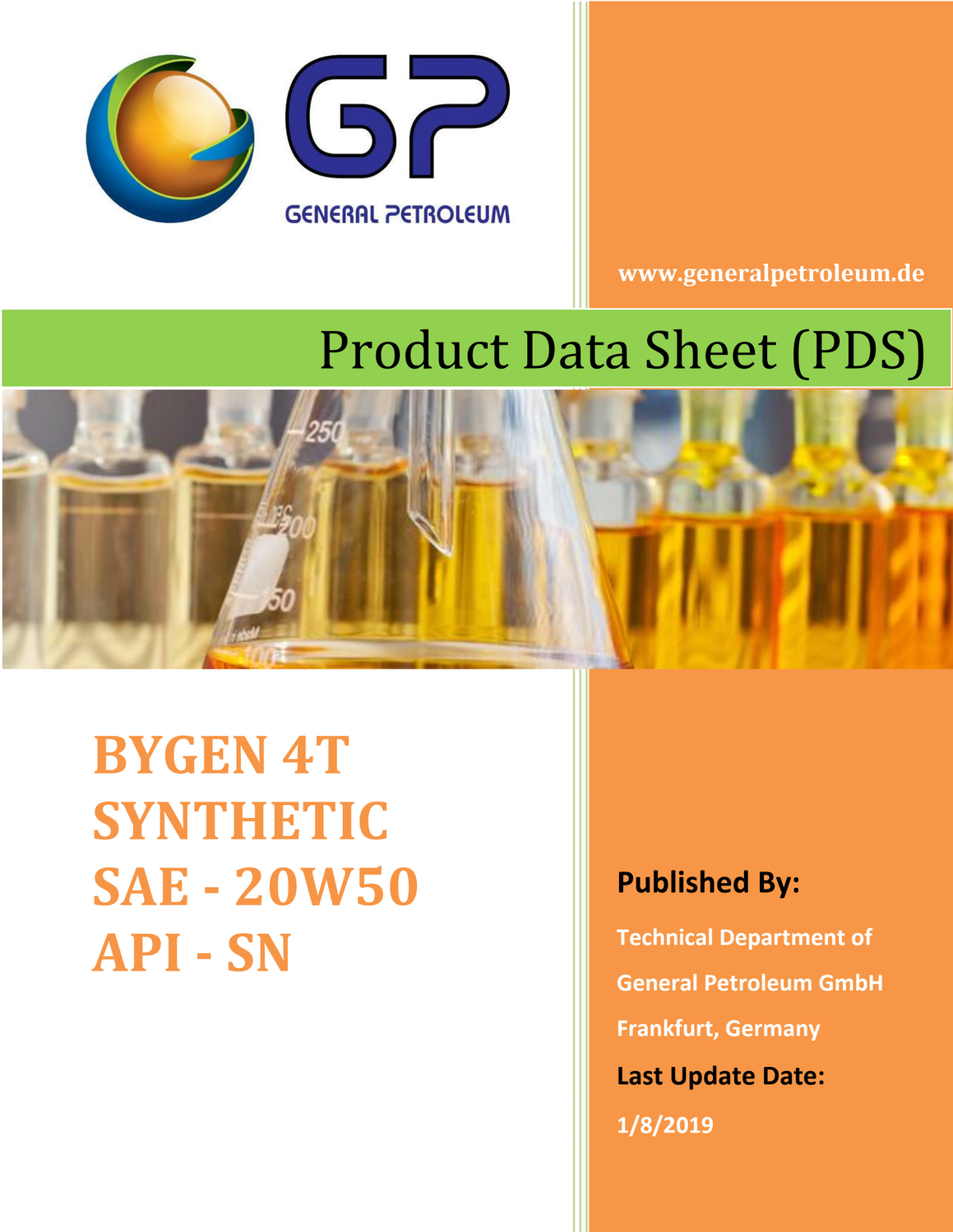**BYGEN 4T SYNTHETIC SAE 20W50 API SN**



BYGEN 4T SYNTHETIC 20W50 SN is a Multi-Grade High Mileage Engine Oils that engineered for ultimate performance and designed to provide outstanding engine protection and performance for all kinds of modern bikes. It been formulated with synthetic, hydro-treated, paraffinic base oils and technologically advanced additive system to deliver exceptional resistance to thermal viscosity breakdown, outstanding low temperature fluidity, resist engine component wear and deposit formation under severe driving conditions.

#### **PERFORMANCE STANDARDS:**

GP BYGEN SYNTHETIC 20W50 SN meets or exceeds the following specifications:

- API SN
- JASO MA & MA2

#### **FEATURES & BENEFITS:**

- Reduced friction for excellent protection against engine wear.
- Highly resistant to viscosity and thermal breakdown from extended high temperature operation.
- Reduced internal engine friction for improved fuel economy.
- Reduces combustion blow-by and oil leakage for reduced overall consumption.